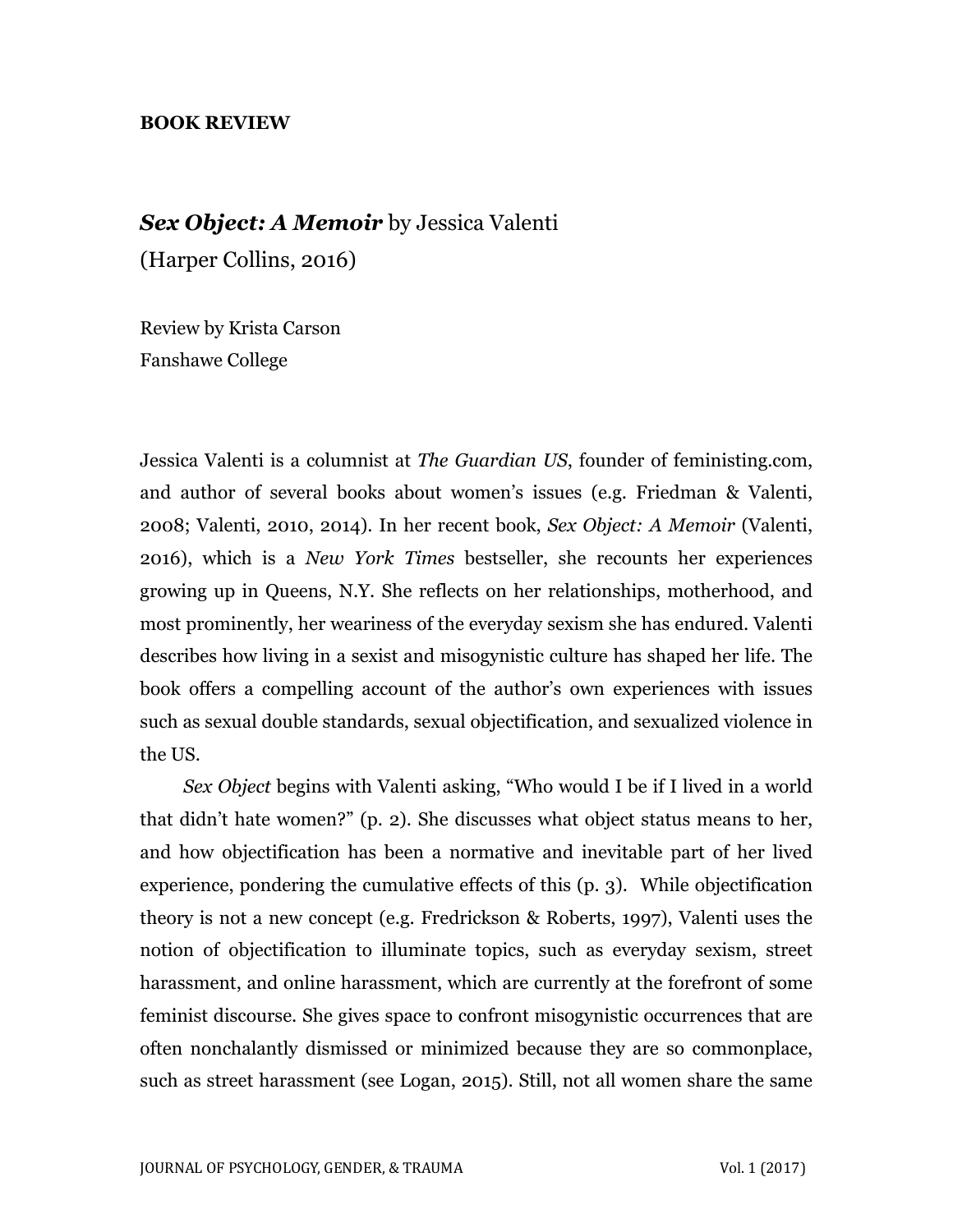experience, and their definitions and encounters with sexual harassment, violence, abortion, rape, trauma, and police reporting are shaped by intersecting oppressions and identities, such as race, class, ability, age, and gender non/ conformity. So, the stories Valenti depicts, while reflecting broader notions of a misogynistic culture that may resonate with some women, certainly do not reflect the experiences of all women.

 The book is separated into three non-chronological parts with small individual stories, or vignettes, included within each. As a non-linear collection, some readers might find the flow (or lack thereof) between chapters a challenge. However, some literary theorists maintain that the structure of narrative is itself gendered, and that storytelling with an episodic, non-linear structure rejects more masculine, phallocentric, and/or heterosexist writing structures. So, this could be attributed as a feature of uniquely feminist writing (Roof, 1996; Felski, 2003; Smith, 1990). Further, this structure may serve the purpose of providing further literary or discursive context; where selectivity, memory, subjectivity, and ultimately, "truth" are commonly critiqued in autobiographical writing, a nonlinear, and even disjointed structure can purport to be more authentic (Smith, 1990).

 While critique of an author's subjectivity could be broadly applied to autobiographical writing in general, critiques specific to the feminist memoirist are singular in that their focus is on the content being voyeuristic, overtly sexual, and not political enough (Zakaria, 2016; Corey, 2015). Miller (1994) says that,

The doxa of gender identity has indeed meant that women writers have had to wrestle with a series of powerful prohibitions: about the legitimacy of picking up the pen; about revealing their sexuality; about claiming exceptionality; about the desire for public fame.

Miller, 1994, p. 17.

Situating *Sex Object* within the landscape of other contemporary feminist memoirs provides context, and reveals some of the current debates surrounding women-authored narratives that are meant to be either explicitly feminist in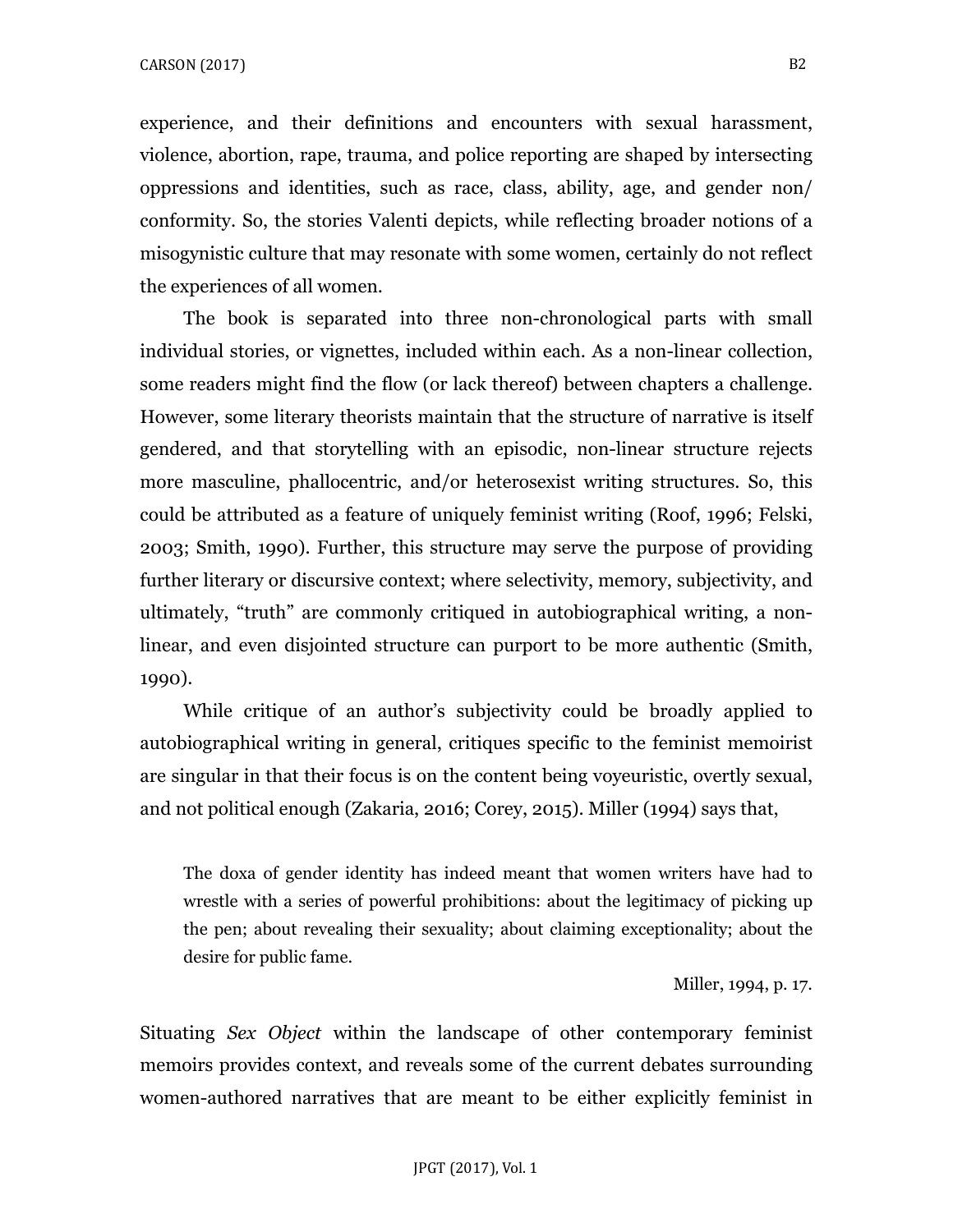theme/content and/or are written by women who identify as feminists. Valenti's book joins a considerable list of existing white, cisgender, feminist works, and may not be as groundbreaking as other works, such as Serano's (2007) *Whipping Girl*, which redefined longstanding feminist ideas with a new trans feminist focus. However, it is noteworthy too that many who read Valenti's work will be unsurprised by the painful and personal accounts of sexism and misogyny she describes—it speaks to a disturbing reality that such occurrences are commonplace for many women. Throughout her memoir Valenti grapples with exactly the types of arraigns as described above by Miller (1994), and it is for this reason that women's personal narratives, such as *Sex Object*, are integral to feminism:

Through sharing the intimate details of her own life, the memoirist expresses the raw or very real nature of the female experience—unveiling the many (and often silenced) challenges that contemporary women face within society; challenges such as the paradigm of women's roles in relation to identity and self and the male gaze. McCue, 2014, para. 3.

Valenti would have had more access to resources and opportunities for success in publishing her memoir than more minoritized groups (see Hurtado, 1989), and certainly she demonstrates awareness that there is a level of accountability required when locating oneself within a feminist ideological space, with the privilege of having a platform, and being a cisgendered, relatively affluent, white, woman. For example, when she writes about reporting a sexual assault to the police, and says, "The label on the books [of mug shots] said HISPANIC even though I told them I couldn't be sure of his race" (p. 63), is it evident that she is looking back at this experience critically in terms of the police response and systemic racism. Yet, she also notes thinking that the police officer who drove her around in his cruiser to look for the assailant did so to make her feel better even though the police did not think they would find him  $-$  it would be interesting to further engage with how her white privilege shaped this experience of reporting to the police (see Fine & Weis, 1998). Likewise, the parts of the book where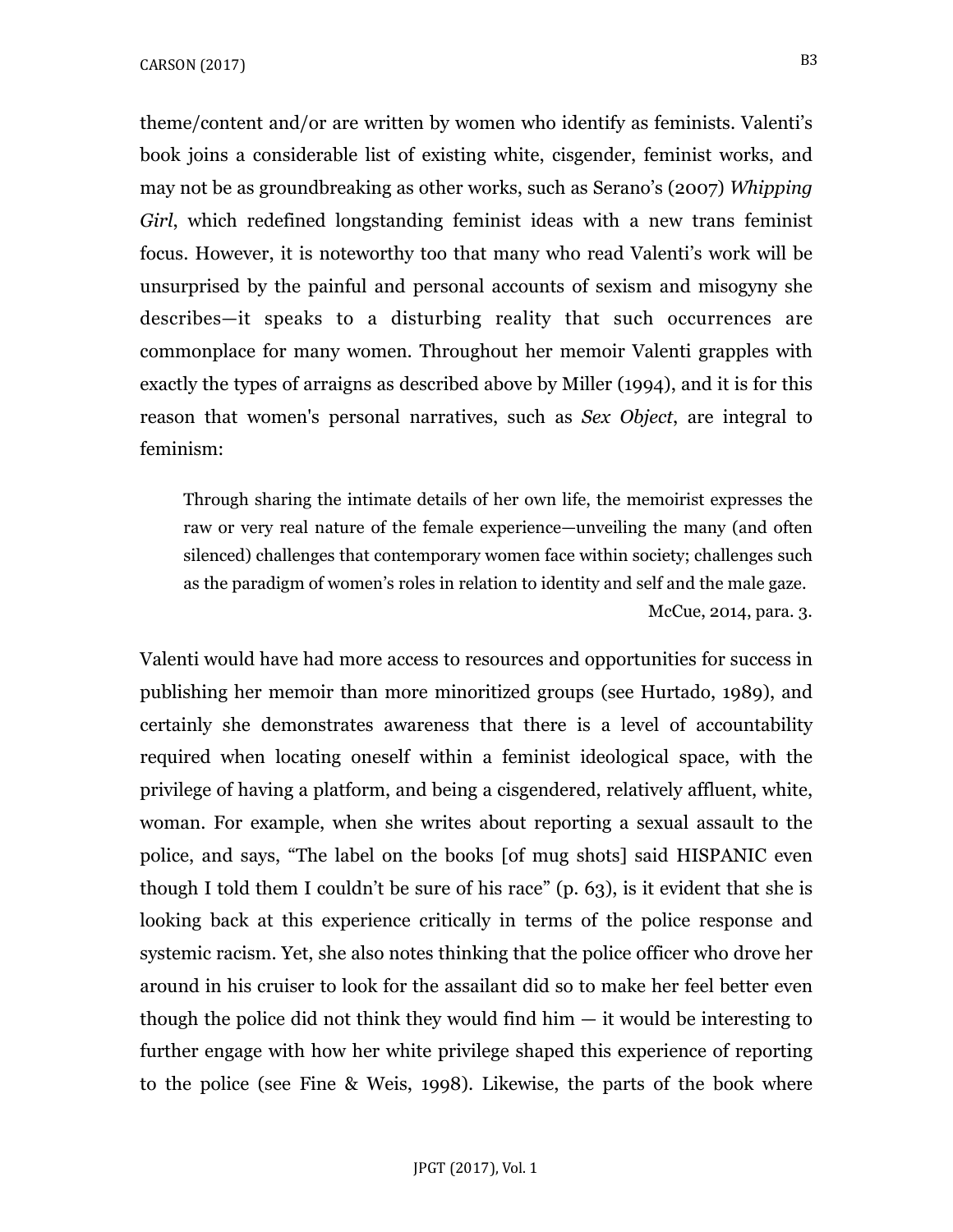Valenti draws on both memoir and commentary to connect her stories to a larger point are her strongest. For example, the chapter "Anon." recounts anecdotes alongside feminist commentary about street harassment, cyberbullying or trolling, and violence against women. She draws on an analysis of language to make a cogent argument: "somehow, inexplicably, "man-hater" is a word tossed around with insouciance as if this was a real thing that did harm. Meanwhile we have no real word for men who kill women. Is the word just "men"?" (p. [1](#page-3-0)34)<sup>1</sup>. Valenti is at her most convincing when these types of connections are made.

<span id="page-3-1"></span>*Sex Object* culminates in a powerful final chapter that quotes some of the online harassment Valenti has received. While some may contend that Valenti gives these people a platform for their sexist vitriol, in doing so she gives her book a poignant and purposeful ending. Seeing this collection of hateful and sexist comments provides a case-in-point example of the culture we inhabit, which, according to Valenti, is a culture that hates women (p. 13). Seeing these comments in print, even if any names attributed are void of last names or are pseudonyms, seems to lend more accountability to the commenters (trolls), where they can no longer rest on a veiled virtual existence that lends anonymity to their behaviour.

 Like Valenti, contemporary feminists and high-profile women who have spoken out about or have taken action against sexism publicly have numerously and systematically been targeted by cyberbullies, or trolls, in attempts to insult, humiliate, scare, and ultimately silence them and other women (see Buni & Chemaly, 2014; Mantilla, 2013; Price, 2016). Consequently, poor responses from authorities and social media platforms have in many cases prevented women from partaking in those platforms (Buni & Chemaly, 2014). Unfortunately, since the publication of *Sex Object*, Valenti herself has suspended her social media use amid rape threats to her 5-year-old daughter (Crandall, 2016)—further testament to the importance of feminism, and the ongoing work that needs to be done.

By publishing this deeply personal account of her own experiences, Jessica

<span id="page-3-0"></span><sup>&</sup>lt;sup>[1](#page-3-1)</sup> Editor: Interesting that there is a term 'lady killer' used to describe a man who is seductive or particularly attractive to women.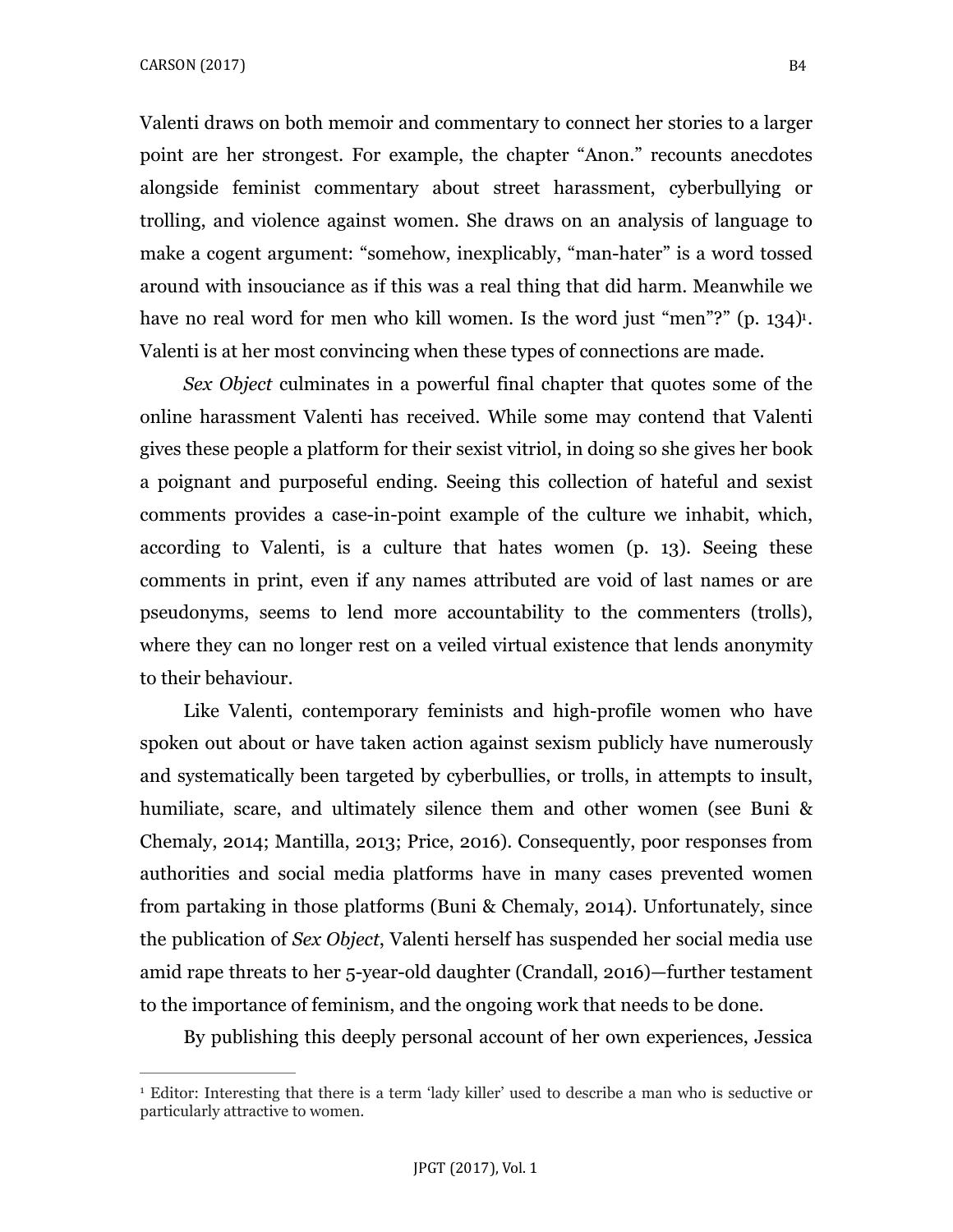Valenti has created a dialogue about misogyny and everyday sexism in the US, and has helped to make some feminist topics more visible to her readers. Overall, *Sex Object* is a worthy contribution to contemporary feminist literature.

## **About the Author:**

Krista Carson is an educator and feminist. She teaches in the School of Language and Liberal Studies at Fanshawe College in London, Ontario. Her research and writing interests include culture, gender, sexuality, psychology, and motherhood.

**Email:** kcarson@fanshawec.ca

## **References**

- Buni, C. & Chemaly, S. (2014). The unsafety net: How social media turned against women. *The Atlantic.* Retrieved from http://www.theatlantic.com/ technology/archive/2014/10/the-unsafety-net-how-social-media-turnedagainst-women/381261/
- Corey, E. (2015). Our need for privacy: Elizabeth C. Corey analyzes the contemporary literature of self-exposure. *First Things: A Monthly Journal of Religion and Public Life, 255,* 45-49.
- Crandall, D. (2016). Feminist columnist Jessica Valenti quits social media after trolls threaten to rape her 5-year-old daughter. *New York Daily News.* Retrieved from http://www.nydailynews.com/news/national/columnistquits-social-media-threats-rape-5-year-old-article-1.2728374
- Felski, R. (2003). *Literature after feminism.* Chicago: University of Chicago Press.
- Fine, M., & Weis, L. (1998). Crime stories: A critical look through race, ethnicity, and gender. *International Journal of Qualitative Studies In Education (QSE)*, *11*(3), 435-459.
- Fredrickson, B. L., & Roberts, T. (1997). Objectification theory: Toward understanding women's lived experiences and mental health risks.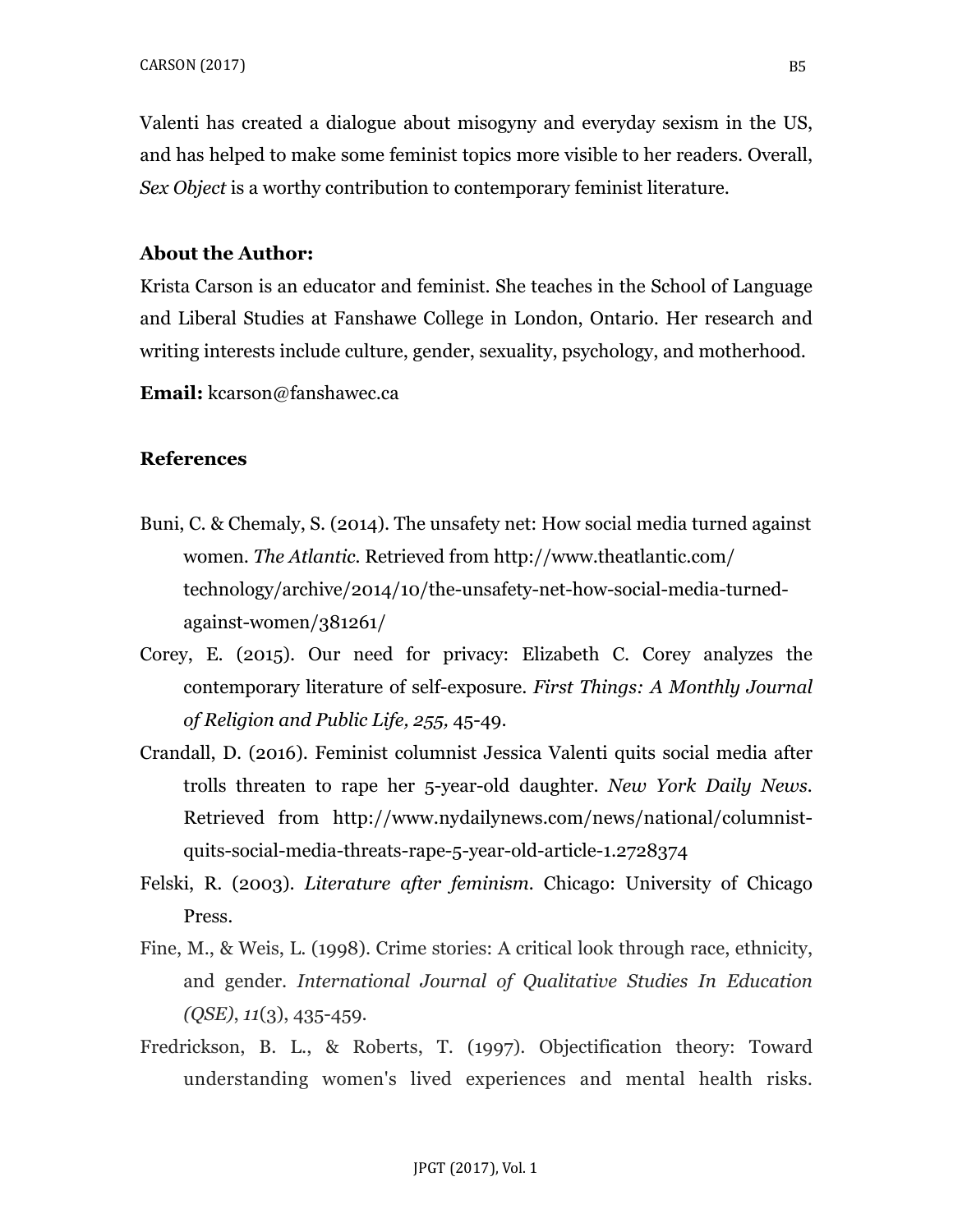*Psychology of Women Quarterly*, (2), 173-206.

- Friedman, J. & Valenti, J. (Eds.) (2008). *Yes means yes! Visions of female sexual power and a world without rape.* Berkeley, CA: Seal Press.
- Hurtado, A. (1989). Relating to Privilege: Seduction and rejection in the subordination of white women and women of color. *Signs, 14*(4), 833-855.
- Logan, L. S. (2015). Street harassment: Current and promising avenues for researchers and activists. *Sociology Compass, 9(3),* 196-211.
- Mantilla, K. (2013). Gendertrolling: Misogyny adapts to new media. *Feminist Studies, 39(2),* 563-570.
- McCue, J. (2014). Empowering the female voice: Interdisciplinarity, feminism, and the memoir. *Journal of Integrated Studies, 5(1), 1-10.*
- Miller, N. K. (1994). Representing others: Gender and the subjects of autobiography. *Differences: A Journal of Feminist Cultural Studies, 6(1),* 1-27.
- Roof, J. (1996). *Come as you are: Sexuality and narrative.* New York: Columbia University Press.
- Price, M. (2016) The feminist cupcake sale that led to death and rape threats. *The Guardian.* Retrieved from https://www.theguardian.com/commentisfree/ 2016/apr/06/the-feminist-cupcake-sale-that-led-us-into-the-darkestdepths-of-gender-inequality
- Serano, J. (2007). *Whipping girl: A transsexual woman on sexism and the scapegoating of femininity*. Berkeley, CA: Seal Press.
- Smith, S. (1990). Construing truths in lying mouths: Truthtelling in women's autobiography. *Studies in The Literary Imagination, 23(2),* 145-163.
- Valenti, J. (2010). *The purity myth: How America's obsession with virginity is hurting young women.* Berkeley, CA: Seal Press.
- Valenti, J. (2014). *Full frontal feminism: A young woman's guide to why feminism matters.* Berkeley, CA: Seal Press.
- Zakaria, R. (2016). A vogue for self-exposure has reduced feminism to naked navel-gazing. *The Guardian.* Retrieved from https://